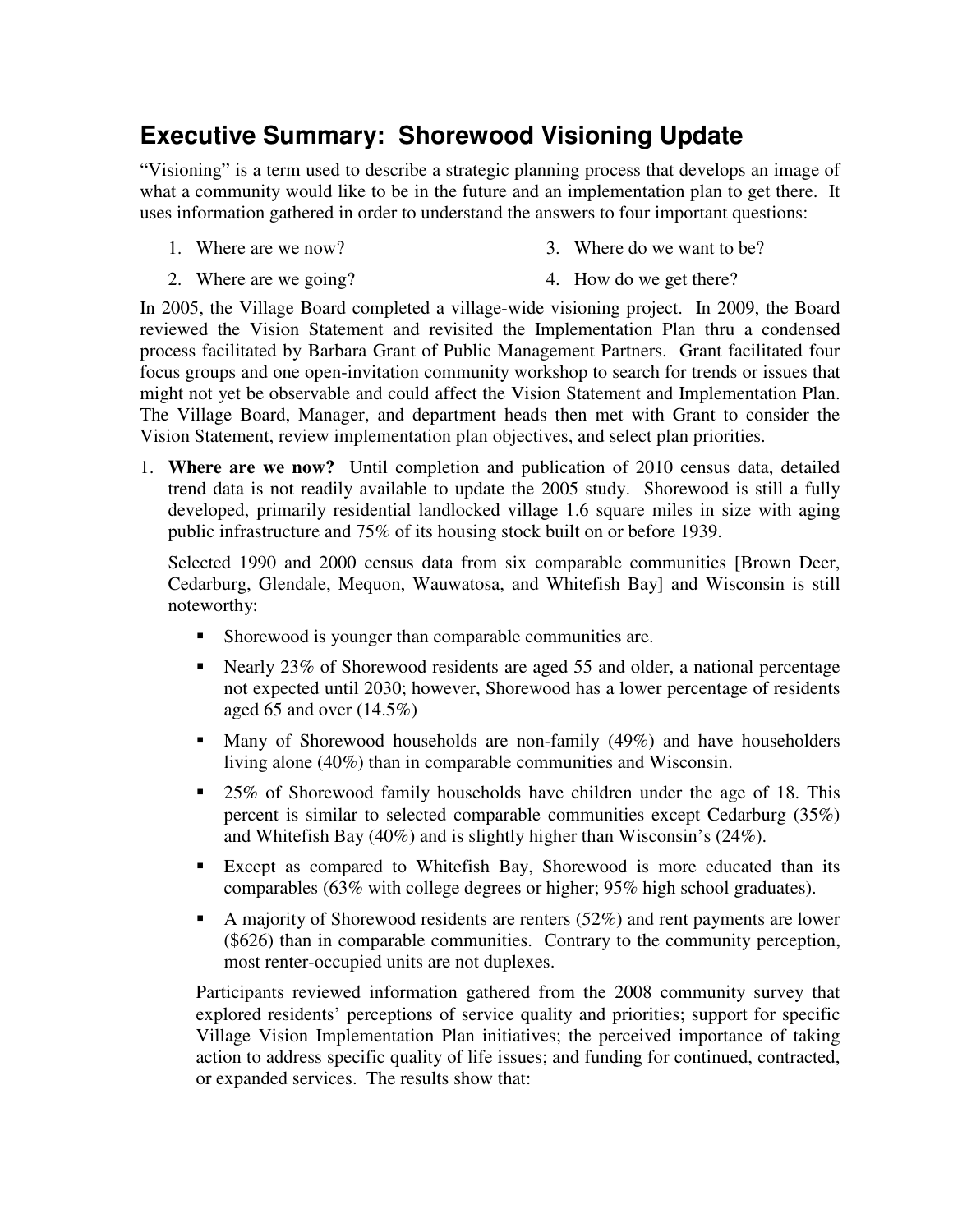- Most residents are satisfied with present Village services and home maintenance.
- Strong majorities are positive or very positive about Village initiatives designed to enhance the community including pedestrian safety enhancements, park improvements, and central business district redevelopment/façade improvements. A majority approved of new public plazas, marketing, the redesign of the Capitol Drive Bridge, and streetscaping initiatives.
- When asked in the survey about alternative funding options such as user fees/charges, the community split in approximately thirds:  $1/3^{rd}$  was willing to increase user fees/charges rather than increase property taxes, 1/3rd preferred increasing property taxes, and  $1/3<sup>rd</sup>$  preferred a combination of increased user fees and taxes. Less than 1% felt that reducing property taxes required the most attention.
- When asked about using special assessments to fund alley resurfacing projects, over  $\frac{1}{2}$  were willing to consider special assessments alone or in conjunction with property taxes; percentages differed depending on whether respondents had alleys.

In the focus groups and the community workshop, most participants found the recent closing of the Harry W. Schwarz bookstore distressing. Many expressed that Schwarz's closing was not only a loss of a quality national chain store that reflected the community's love of learning, but it also was a loss of a valued social gathering place. Many feared that the closing reflects a weakness in Shorewood's retail sector beyond the country's current economic problems.

- **2. Where are we going?** The following trends are still noteworthy.
	- Shorewood's population has steadily decreased from its peak of 16,199 in 1950 to a population of 13,763 in the 2000 census; the rate of decreasing population has slowed since the 1980 census of 14,327. Wisconsin's and the United States' populations have grown.
	- Between 1990 and 2000, Shorewood's population has declined in all categories except those aged 5-19 (9% growth) and those aged 45-64 (36% growth). This pattern is different from comparable communities.
	- Although perceived as an aging community, the 14.5% of Shorewood residents 65 and older decreased by 20% in the last decade, a trend shared only by Whitefish Bay and opposite to comparable communities' increasing percentages.
	- Although its public school enrollment has not decreased dramatically due to the acceptance of students from outside of Shorewood, Shorewood's public schools continue to have fewer students than in previous years. Students continue to perform well on state tests; comparable communities are competitive.

Participants spent a fair amount of time discussing the population trends, trying to align the unexpected with their assumptions about Shorewood. One assumption is that Shorewood is primarily a family-oriented community attractive to families with children. Another is that Shorewood is an increasingly aged community with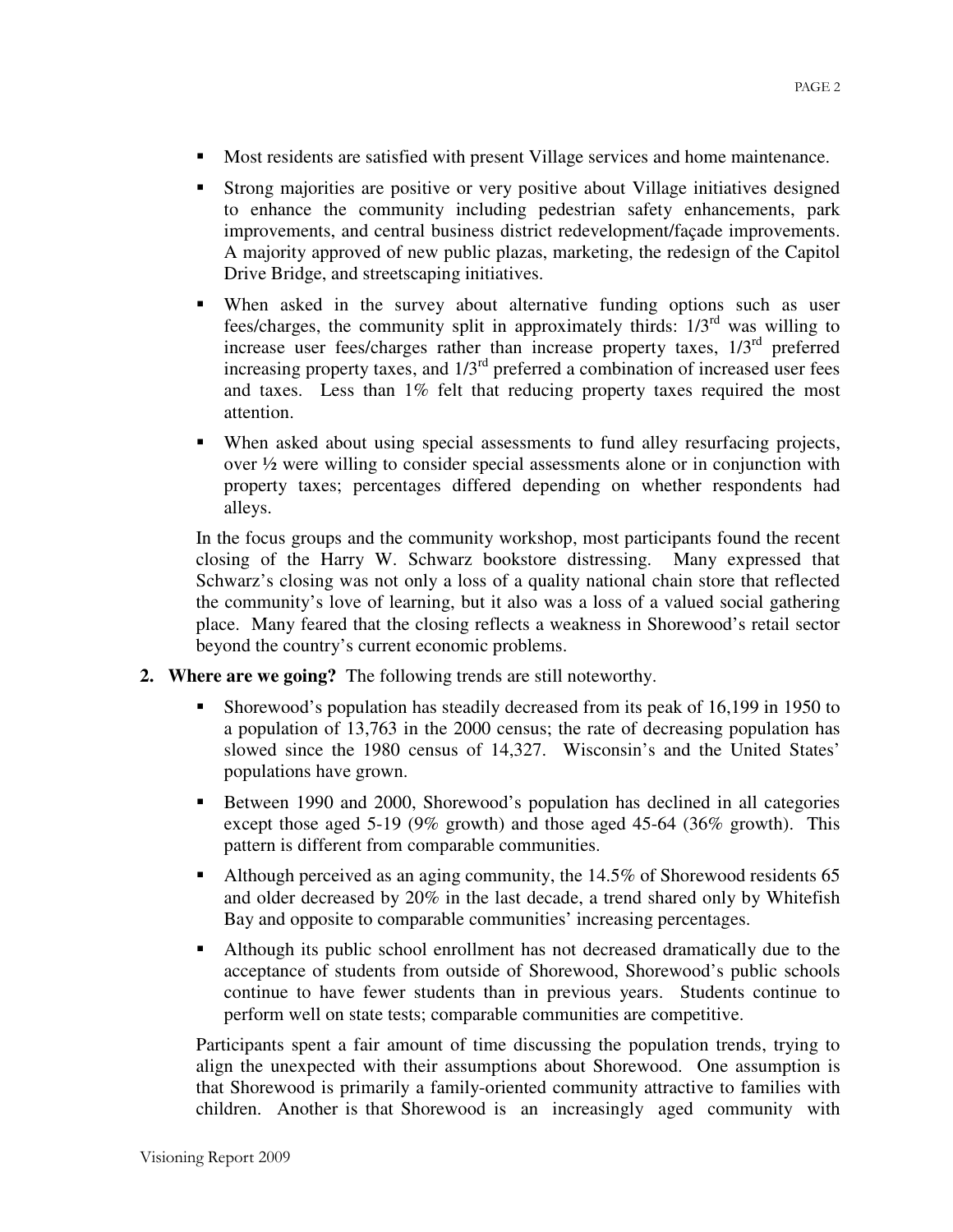residents aging in place. A third is that Shorewood is attracting an increasing number of UWM students to apartments and duplexes.

Many participants view the recent closing of the Harry W. Schwarz bookstore as a sign of continued or increasing fragility in the Village's retail sector. Anecdotally, some in focus groups felt that their neighborhoods or condominiums were "flipping" to younger residents who have families or are university students living in parentowned condominiums.

**3. Where do we want to go?** Shorewood's Vision Statement identifies the community's desire to maintain its quality urban lifestyle that is less "big city" and more "small, neighborly village." Residents still appreciate being near enough to Milwaukee to easily enjoy its amenities while still being able to walk through safe neighborhoods filled with friendly faces, green trees, and well-kept yards. They like to shop at neighborhood stores and eat at Village restaurants. Most residents value Village services and public facilities and want to see public infrastructure well maintained. They value education and remain committed to a strong public education system.

In 2008, Shorewood commissioned a marketing study of the demographics of Shorewood and its retail/commercial competitors and developed a branding statement: "At the edge of the city and the heart of everything." Leaders discussed the marketing concept of what it meant to "be the right things to the right people, rather than all things to all people," in light of the demographic changes seen or reported in the Village.

The 2005 Vision Statement has stood the test of time and remained unchanged:

#### **In 2015, Shorewood will be:**

- □ A vibrant urban community with safe, friendly neighborhoods offering a range of well**maintained housing options which reflect Shorewood's architectural heritage.**
- **A desirable community that continues to attract and retain residents who value Shorewood's community assets and rich diversity.**
- □ A model community that welcomes broad citizen participation in civic decision-making **and is governed with a long-range, disciplined view of the future of Shorewood.**
- □ An attractive community with strong property values and a competitive tax rate; well**maintained public infrastructure; quality, cost-effective, and valued Village services; and outstanding staff members who use collaboration, innovation, and technology to optimize productivity and service excellence.**
- **An ecologically-responsible community with a commitment to protecting the environment.**
- - **A thriving community with a mix of attractive stores and services in a robust and profitable commercial center.**
- **A well-educated community in which public and other educational assets are cultivated in a spirit of collaboration to achieve excellence.**

August 29, 2005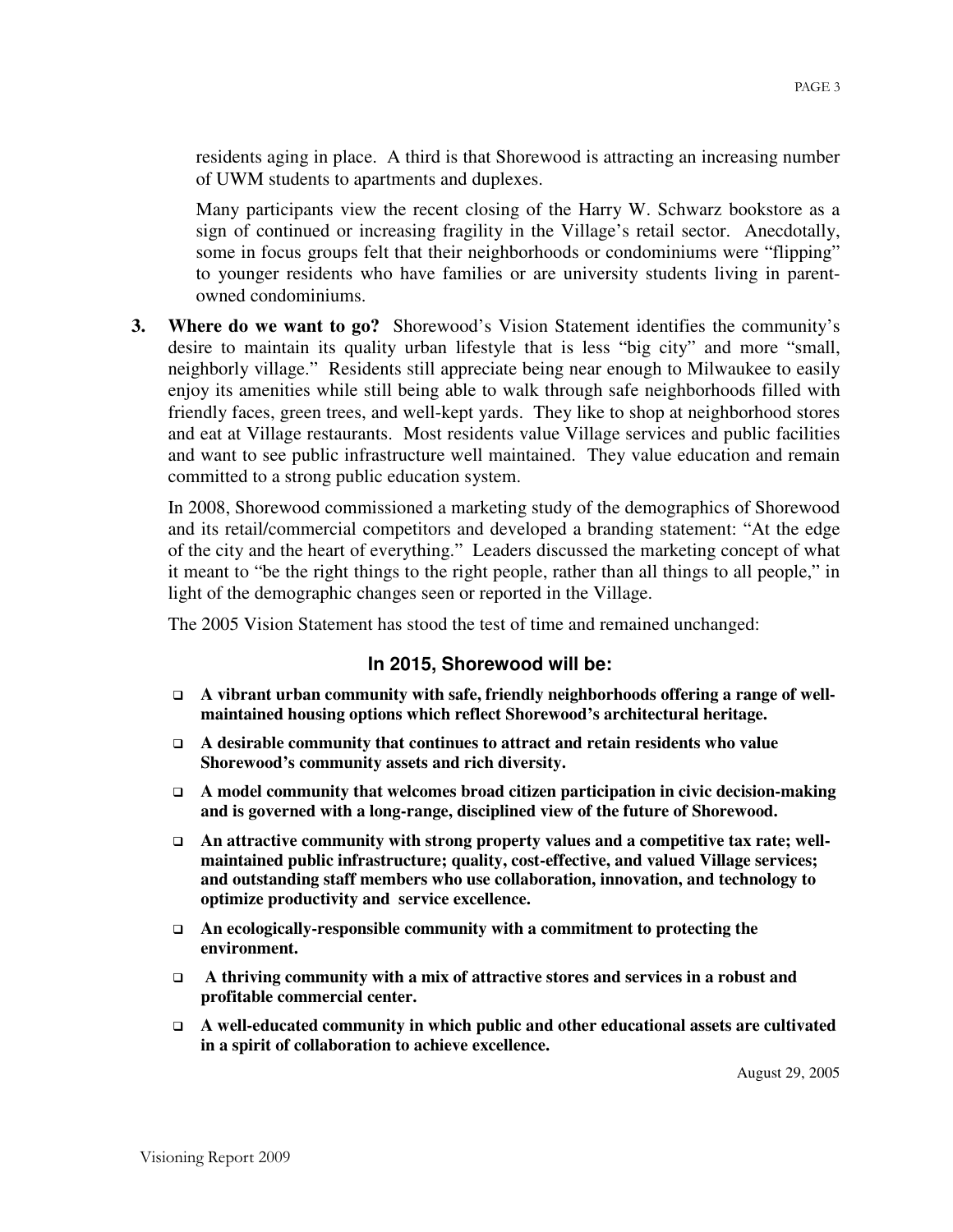- **4. How do we get there?** The Implementation Plan focuses on protecting and enhancing property values. Strategies that could help the Village meet this priority objective include the following:
	- Encouraging homeowners to invest in improving their property.
	- Implementing more aggressive and larger-scale redevelopment projects.
	- Protecting and enhancing public green spaces.
	- Delivering quality services.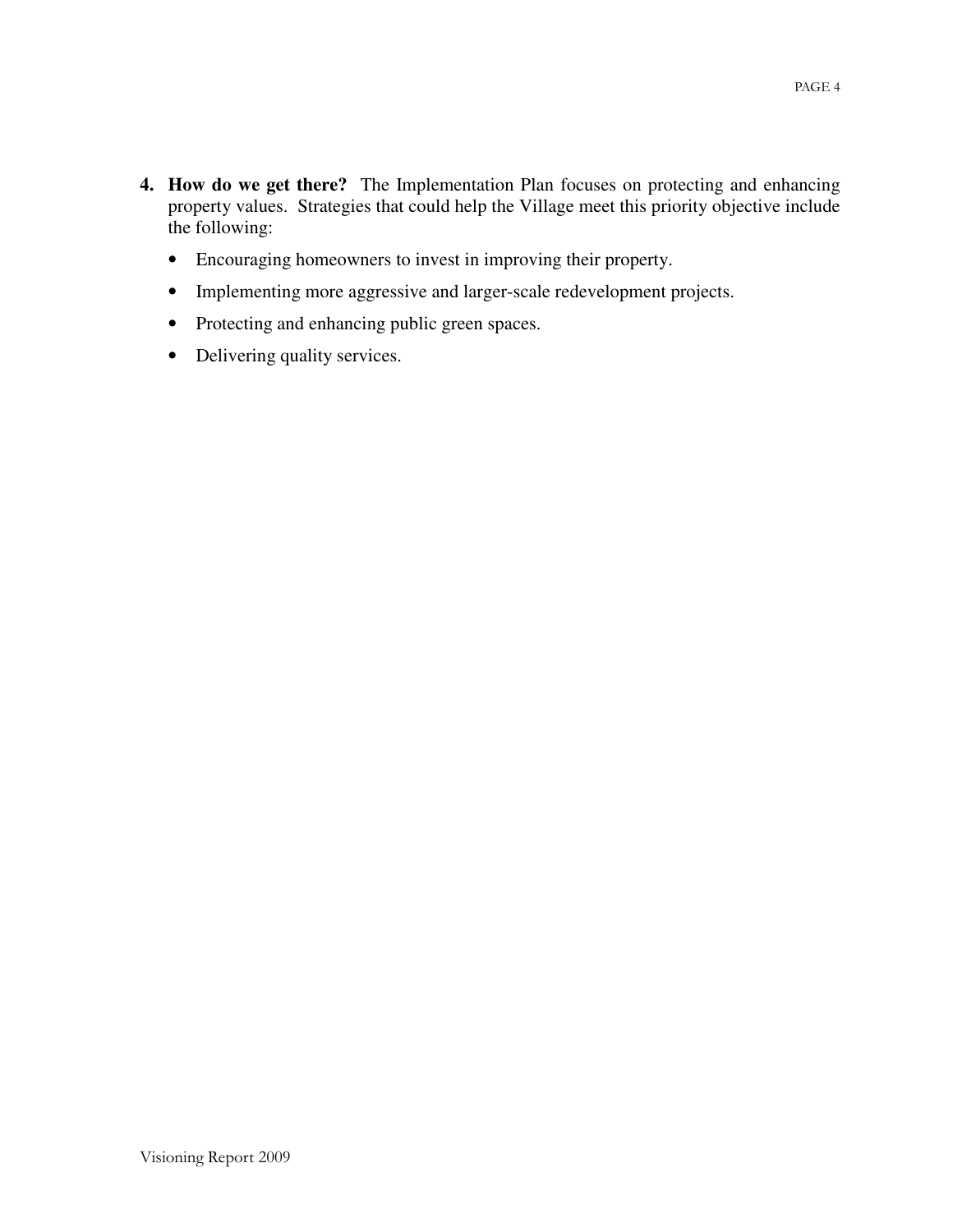# **Community Participation: Focus Groups Summary**

Facilitator Barbara Grant met with 25 citizens who served the Village on a variety of committees and commissions. Grant reported participants' viewpoints and incorporated information gathered into subsequent discussions.

### **Vision Statement**

Participants felt that there were few controversial items in the Vision Statement. Many felt that specific assets such as Lake Michigan, the Milwaukee River, accessibility to Milwaukee, quality schools, and the Shorewood library were important and felt they needed to be listed specifically. Some asked about the meaning of "diversity," and there was general ambivalence expressed about economic diversity.

Several focus group members expressed a strong interest in making environmental sustainability the highest priority. Not only is "going green" a national marketing trend, but Shorewood is well-situated to attract those who want the sustainability and vibrancy of urban living without many of the urban liabilities.

The "competitive tax rate" statement raised emotional responses in several groups. Some asked whether it was true, some whether it was a valid goal, and others that leaders continued to fall short in prioritizing lower taxes/tax rates.

The "friendliness" factor was considered an important quality of life issue by many. Some expressed concern that the word "community" was repeatedly used, but that community pride/sense of community was not. One newer community activist cautioned that friendly but busy current residents "had full dance cards" that distracted them from forming friendships with newcomers. Many homeowners expressed that single-family property owners were the backbone of the community and "made things happen. The unstated implication, seen also in 2005, is that renters are transients, and their lack of financial stake in property diminishes their commitment to making Shorewood a better place to live.

## **"What is" knowledge**

**Retail and Commerce**: There was widespread concern that commerce may be healthy but not "robust." As in 2005, retail opportunities were not as diverse as many would prefer. Participants recognized the difficulties in the current economic downturn as well as the market limitations faced by chain and "mom-and-pop" stores alike. Some participants differentiated between retail and general commerce, a useful segregation of categories. Despite the amount of work done by the Community Development Authority, the BID, and the Village regarding Shorewood branding, there was little knowledge or awareness of market niche concepts or analyses.

Participants raised several additional ideas:

- 1. There are limits to the amount of success that can be expected with multiple small "vignette" developments rather than a serious redevelopment that could be undertaken if the Village were to focus on a twenty year planning horizon.
- 2. Market forces determine many things; government control is limited.
- 3. Lack of a parking structure and limited surface parking is a limitation.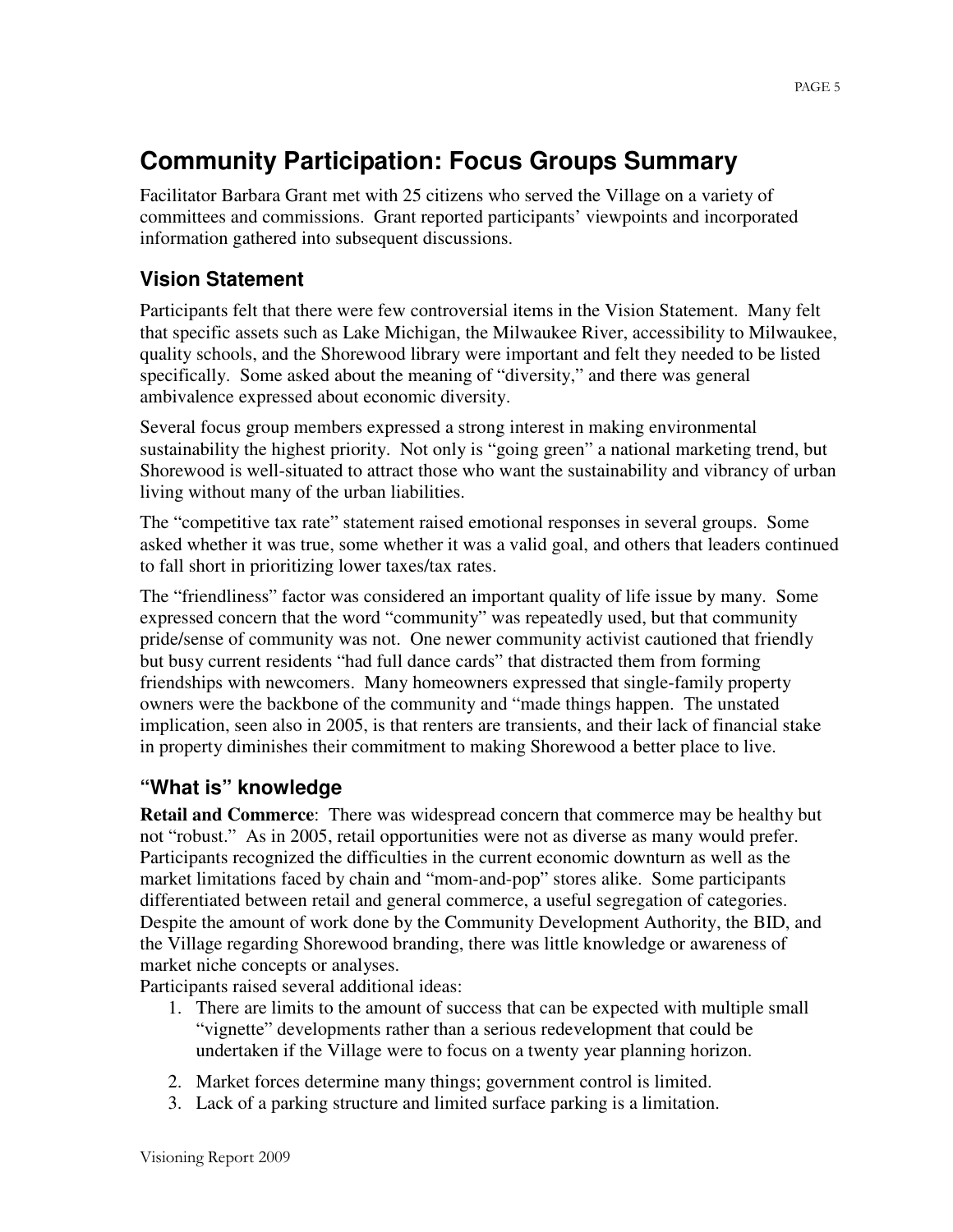- 4. Someone needs to remove snow by sidewalk at curb to ease winter access.
- 5. Buildings are often in disrepair at the parking lot level.
- 6. Need for more UWM connections besides housing for students.

**Housing**: Many seemed unaware of and a bit troubled by the percentage of renters because their impression had been that Shorewood was a village of single-family homes with children and families. This is similar to housing discussion in 2005. There is still ambivalence and stereotyped assumptions regarding renters:

- 1. Single family homeowners are a/the driving force in the community
- 2. Renters are not involved in the community
- 3. Most renters are students in duplexes
- 4. Many other renters are elderly, poor women in one-bedroom apartments

There was some ambivalence about housing affordability. Duplexes might make housing affordable to renter and owner occupants alike, but renters are considered generally less desirable. There were concerns expressed that Village grant funds given to convert duplexes to single-family homes would decrease affordable housing options for young families who might be desirable renters. Most were concerned that too many affordable housing units for students would bring noise and nuisance activities as well as a presumed lack of commitment to continuous improvement in Shorewood's housing stock.

Most participants were surprised by the high percentage of single person householders. Some argued that high density is ecologically efficient and "sellable" in the present and future market of high automobile costs and a geriatric population bubble. The trend information about active retirees was new and generated a shift in discussions away from just families and students. Some expressed the desirability of embracing all renters, but particularly new residents who were active retirees rather than parents with young children. As in 2005, a majority of participants in surveys, focus groups, and workshops felt that single-family and duplex housing stock was generally well maintained on the outside. Concerns were again expressed about both demanding and relaxing building code enforcement inside properties and about the persistent belief that property owners' taking out permits causes higher taxes to be due on their property.

**Good schools:** Strong public schools are still valued and most residents are proud of Shorewood's strong public school heritage. Educational attainment is valued and expected in Shorewood, but this does not keep residents from feeling ambivalent about bused students and wanting enough "Shorewood kids" to fill the schools.

**Infrastructure:** There was broad concern about road surface conditions and some interest in greater investment in infrastructure maintenance over other "glitzier" projects. There was a general willingness to pay to maintain/improve infrastructure. Stormwater control was specifically raised as an issue worthy of tax dollar investment as was ecological sustainability. Some saw the need to fund light rail and street car loops as important public infrastructure supporting high quality of life as well as environmental sustainability. **Social structure:** Racial and international diversity was widely lauded. The library, fitness center, football field, and community groups were specifically cited as important social interaction infrastructures. Schwarz bookstore had a significant social gathering element that many feel the need to replace. Many reflected that it was difficult to integrate newcomers into a community with "deep roots" and "full dance cards." Some felt that the loss of the Shorewood Herald and the movement to web-based news reduces community cohesion.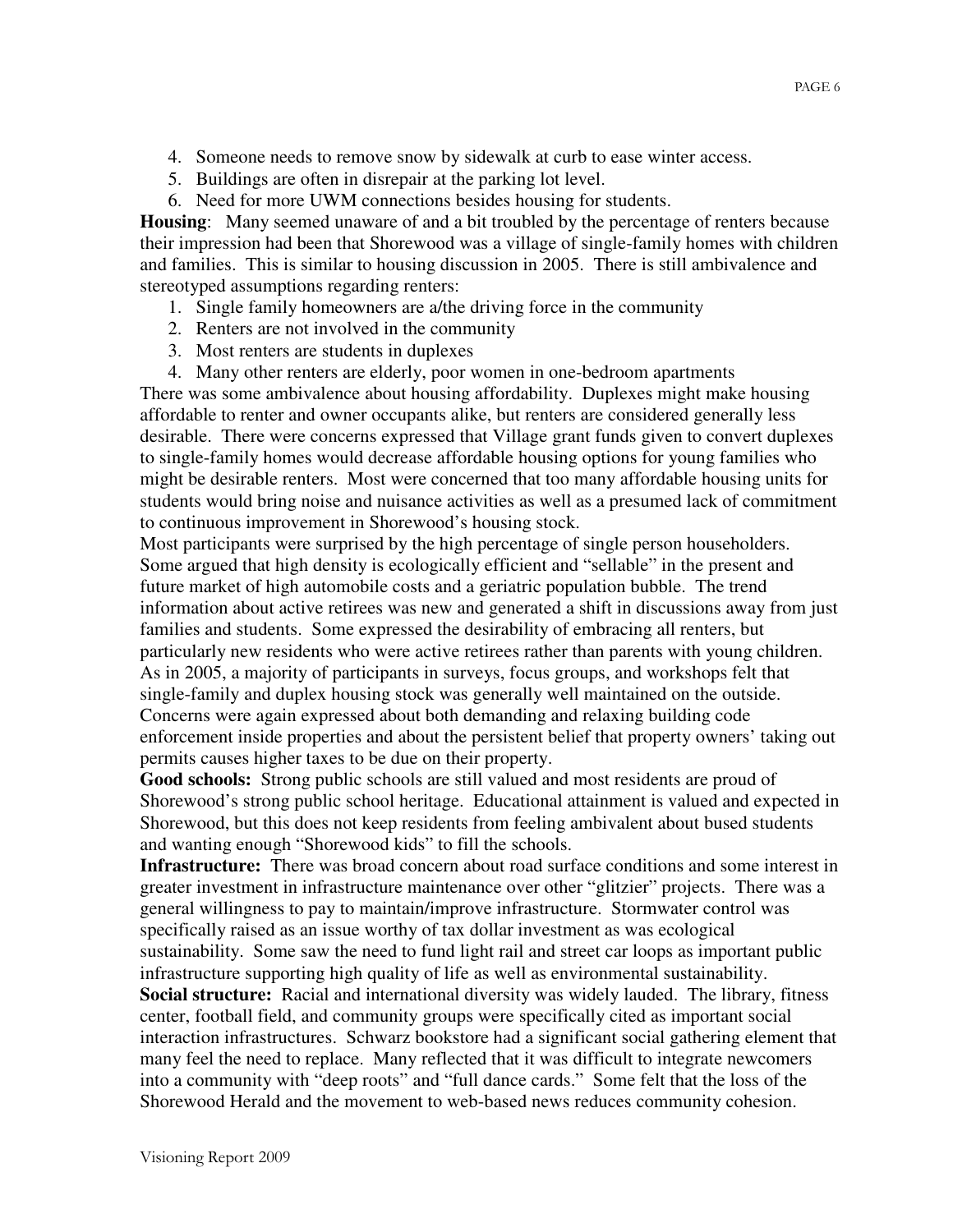**Taxes**: Taxes elicited strong feelings that striving for a "competitive tax rate" wrong-headed and naïve as well as strong feelings that taxes were too high. Most assume that taxes do/should/have to pay for all Village services/infrastructure. However, discussions about alternatives in the workshop indicate that diversifying funding sources might be palatable or even preferred. Survey information indicates a need for a strong public education to get beyond automatic responses to taxes and alternative funding sources.

## **Trend information**

Focus group participants shared the following impressions that may indicate trends that will affect the future of Shorewood.

- 1. Anecdotal story of one condominium "flip" of 30-40% from retirees to:
	- o Families with babies
	- o Students living in parent-owned units
- 2. Anecdotal story of one neighborhood seeming to transition from retirees to families
- 3. Impression that empty nesters are moving to condos in downtown Milwaukee
- 4. Belief heard in 2005 that some residents are "trading up" from smaller/lower value home to larger/higher value home within Shorewood
- 5. New "Connect Caring Communities" effort will support elderly so that they can live in Shorewood for additional years

# **Community Participation: Workshop Summary**

20 residents and 6 elected officials participated in the open invitation community workshop held on the morning of April 4<sup>th</sup>. Facilitator Grant asked residents to spread out among the tables and asked participating officials to join them, meeting new people where possible.

After an introduction to the community visioning process and Shorewood's Vision Statement, Grant reviewed key facts about Shorewood's present state as well as available trend data reviewed elsewhere in this final project report.

She introduced the marketing concept that if Shorewood has intrinsic value, it is important to focus on being the right things to the right people but not all things to all people. Grant asked participants to think about how to maintain a high quality urban living experience with a "small town" feel.

She reviewed the Village priorities to date: promoting delivery of efficient and effective Village services, maintaining a variety of housing options to meet the needs of all ages and stages of life, retaining and attracting residents with similar values, maximizing assessed real estate values, controlling taxes and spending, communicating well, and promoting environmental awareness and activities.

After facilitating a preliminary discussion about setting action priorities while limiting tax levy growth, she asked participants to focus on strategies to achieve the Village's vision of the future that included alternative financing alternatives. Volunteers at each table recorded participants' thoughts and presented them to the workshop group as a whole. The following statements reflect key ideas from the group reports. [Attachment B: Transcribed Reports.]

• **Increase the tax base**. There was interest in leveraging the present successes of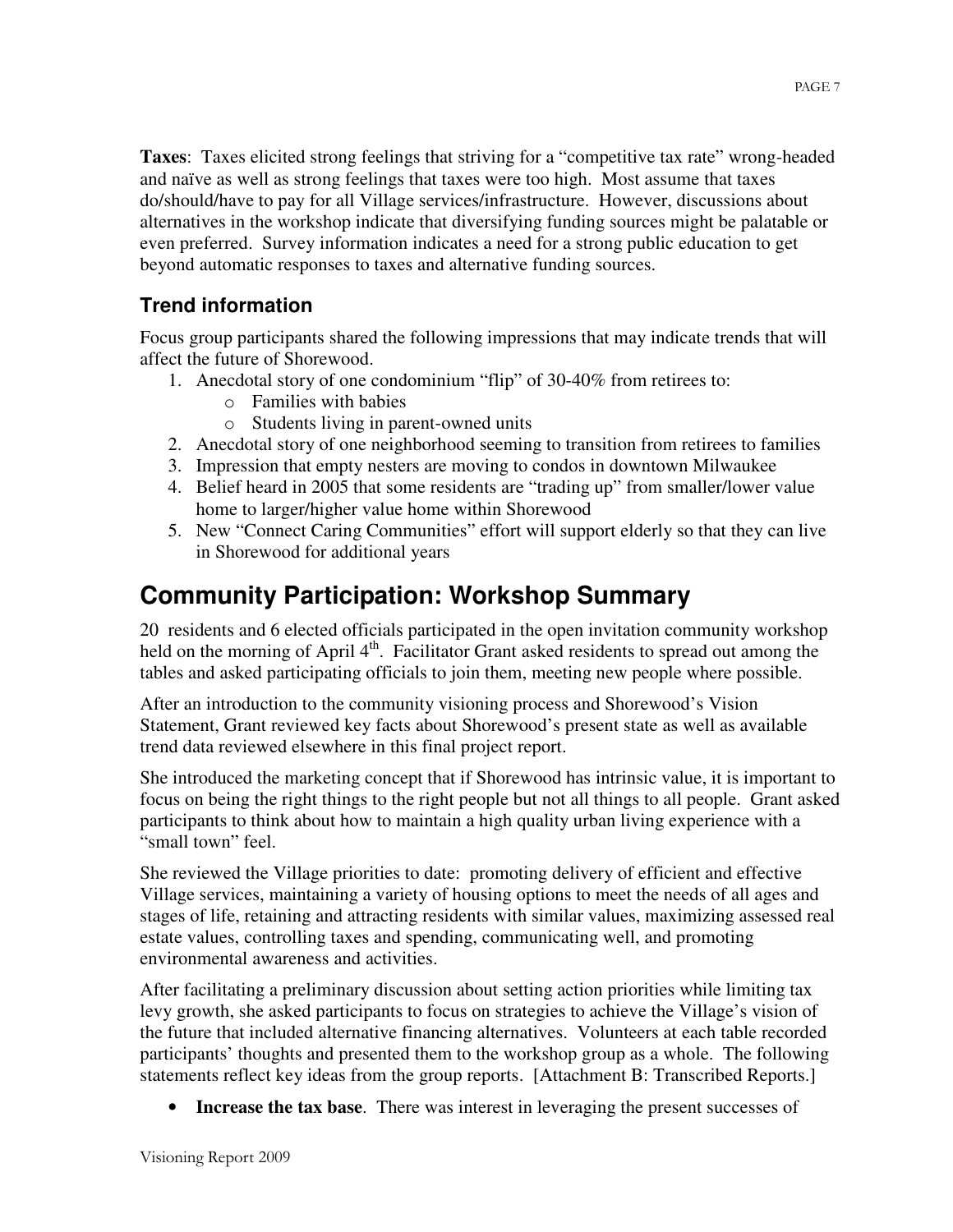Walgreens, Pick 'n Save, and Culvers, reportedly the highest grossing ones in the state. Participants want a variety of healthy businesses that add to the quality of their lives while generating tax revenue. They want to market Shorewood as a good place to do business and further develop the business corridor. Participants suggested addressing housing issues as follows: Upgrade apartments. Convert duplexes to single-family residences. Promote and support block groups that connect residents. Protect and enhance housing stock through home loan program and code compliance.

- **Diversify revenue options**. Although a wheel tax would require public education, this option piqued broad interest among workshop participants as a means of maintaining streets.
- **Attract valuable residents**. Participants suggested shifting the paradigm from "upscale" to educated and forward thinking. Shorewood has good schools that could serve a community function beyond educating children. Arts and wellness programs and facilities could be used to promote the desirability of Shorewood to active residents. UW-Milwaukee's (UWM) urban planning and water institute should produce jobs and innovative partnerships that would attract/retain desirable residents in Shorewood if it could find ways to be a magnet for UWM employees.
- **Highlight sustainability**. Shorewood should market its eco-friendly population density, walkability, access to urban transit, and rather self-sufficient mix of commerce. Shorewood's commitment to sustainability and "green" urban living can attract new residents with compatible lifestyles and values.
- **Integrate and/or broaden services to serve more residents cost-effectively**. The Senior Resource Center could serve as a resource to promote independent senior living with appropriate supportive services. School performance programs (sports, music, theatre, etc.) build community cohesion, but residents could benefit from the use of school facilities more directly also. Many believe that collaborations and sharing services could save money yet enable the Village to do more.

After groups presented their ideas, Grant facilitated a discussion about goals and action/strategy priorities. The group set the following priorities:

- University apartments
- More aggressive redevelopment
- Intergovernmental cooperation to increase efficiency

The concept of using a wheel tax as an alternative means of funding street maintenance projects could more fairly attribute costs to users rather than property owners.

### **Implementation Planning Workshop**

The Leadership Group consisting of the Village Board, Manager, and department heads met for a two-hour facilitated workshop on the evening of May 12. Facilitator Grant first focused participants' attention on the following vision statement:

"Shorewood will be a desirable community that continues to attract and retain residents who value Shorewood's community assets and rich diversity."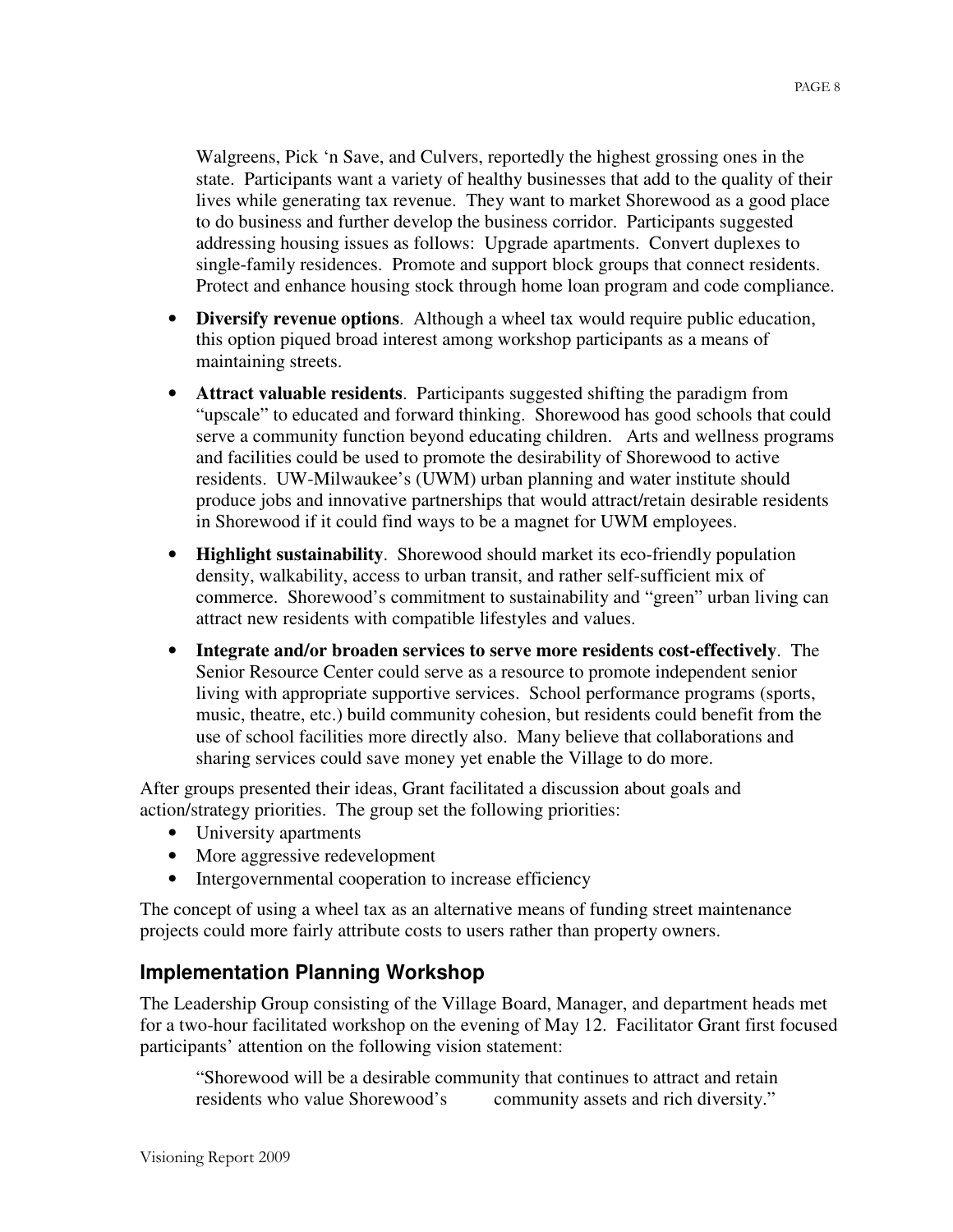Grant pointed out that several population trends were relevant to evaluating this visioning goal statement. Data from the 1990 and 2000 census show:

- 1. 9% growth in ages 5-10
- 2. 36% growth in ages 45-64
- 3. 20% decline in ages 65+ (opposite to all comparables)

The "Shorewood Older Adult Survey 2008 Summary Report" reported that 22.8% are now aged 55+. This projection will not be reached nationally until 2035.

Grant pointed out that under the Manager's leadership since the 2005 workshop, staff has focused on service and efficiency improvements. The Village has implemented several key initiatives to address traffic and pedestrian safety, improve Village parks, support downtown businesses, and engage homeowners in reducing storm water run-off.

She asked participants whether strategies should focus on Shorewood as an attractive place to be an active retiree and to raise a family or as a great place to raise a family and be an active retiree. Although Shorewood can/will be both, action priorities would be different. Discussion focused on the desirability of doing both. However, participants thoughtfully considered the market reality that Shorewood's single-family housing stock may be less attractive to families due to their expectations for more room and more modern configurations as well as lower costs.

Participants want Shorewood to be perceived as vibrant, desirable, thriving, welcoming, attractive, urban, and commercially robust and profitable. Grant asked that the group consider Shorewood being the right things to the right people rather than all things to all people. Being perceived as attractive to families with children is still a community and leadership priority, but participants agreed that being attractive to active retirees bears more active consideration. Participants did not see these as exclusive goals and were not ready to choose one over the other.

After facilitated discussions about selecting one or two priority areas for action from the extensive list of initiatives generated in 2005, the Leadership Group chose "Protect and Enhance Property Values" as the highest priority item. Participants saw other items as strategies to achieve this priority.

Grant asked the group to silently record and individually post strategies for Village leaders and staff to carry out to achieve specific goals. Eight vision statements generated specific action ideas summarized as follows:

#### **Protect and enhance property values**:

- Encourage homeowners to invest in improving their property. These could take the form of home improvement competitions and "how to" information to promote replication of and improvements to model projects, fostering neighborhood support thru sharing/bartering services, and implementing a reward and punishment system.
- Implement more aggressive and large-scale redevelopment projects. Ideas included campaigning to get developers to invest and implementing more aggressive CDA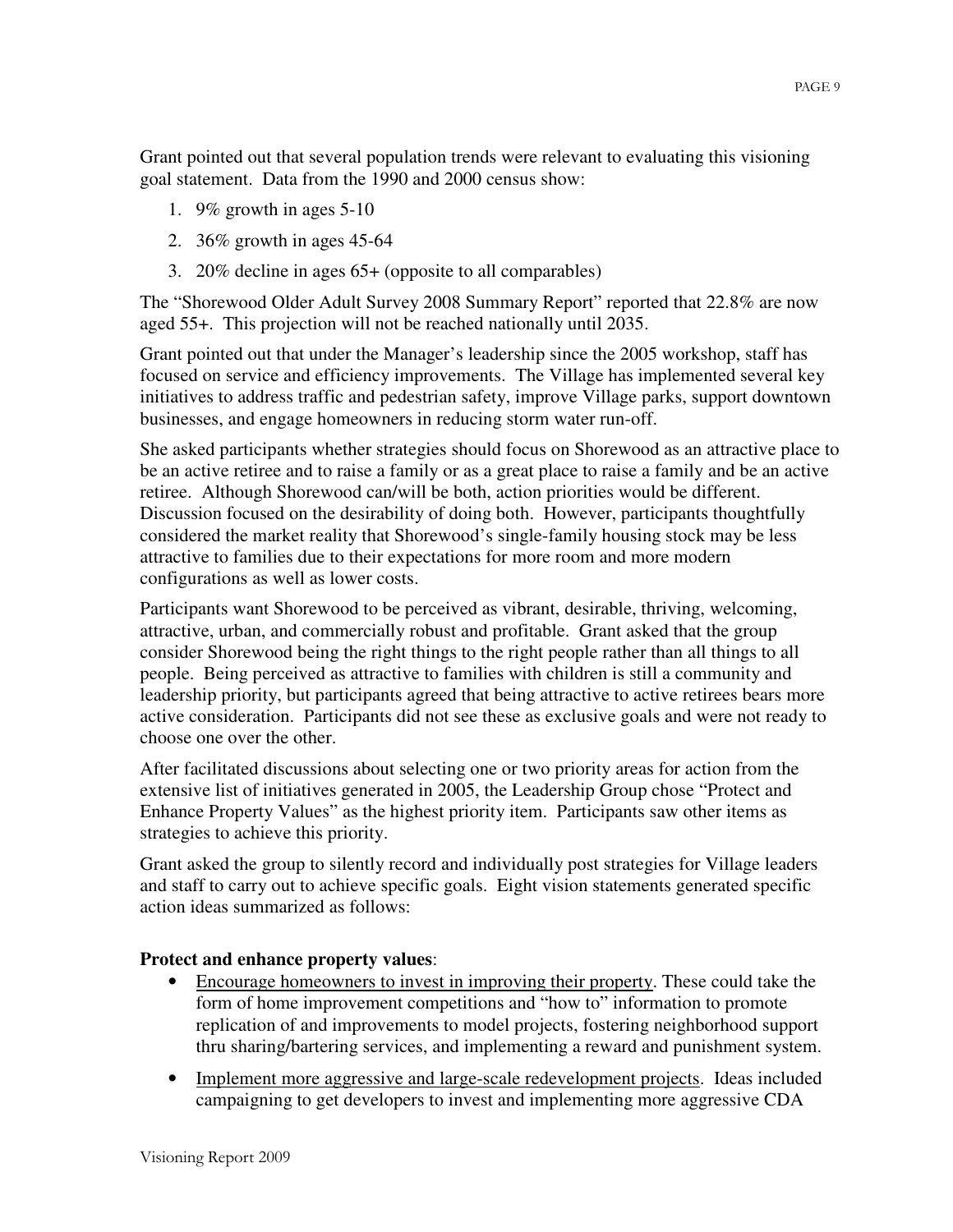development and redevelopment projects and specifically soliciting businesses the Village wants. Participants suggested creating a major attraction to draw visitors or residents, moving business to consolidate retail businesses and increase their value, and creating a town center, even if it meant investing public funds or even owning and leasing commercial space. One suggested developing Atwater Beach as a money-making business. Another suggested some risky but important changes to parking challenges.

Many suggested large redevelopment projects to promote higher value urban housing. Ideas included redeveloping older apartment buildings into higher end apartments, removing N. Oakland apartments and turning them into retail, promoting new housing on Wilson, and tearing down unsightly home and commercial structures. Others suggested exploiting the architectural appeal of current housing thru designation of a historic district.

- Protect and enhance public green spaces. Participants saw investments in Hubbard and Atwater Parks as well as the river trail plan as additional opportunities to protect and enhance property values.
- Deliver quality services. Although much progress has been made in the service area, participants were still interested in maintaining and improving infrastructure and saw lack of funding as the key to making this happen. They prioritized new funding mechanisms and state legislative action. Suggestions included sharing services and collaboration, especially with the schools.

[Details are presented in Attachment B: Leadership Workshop Implementation Strategies]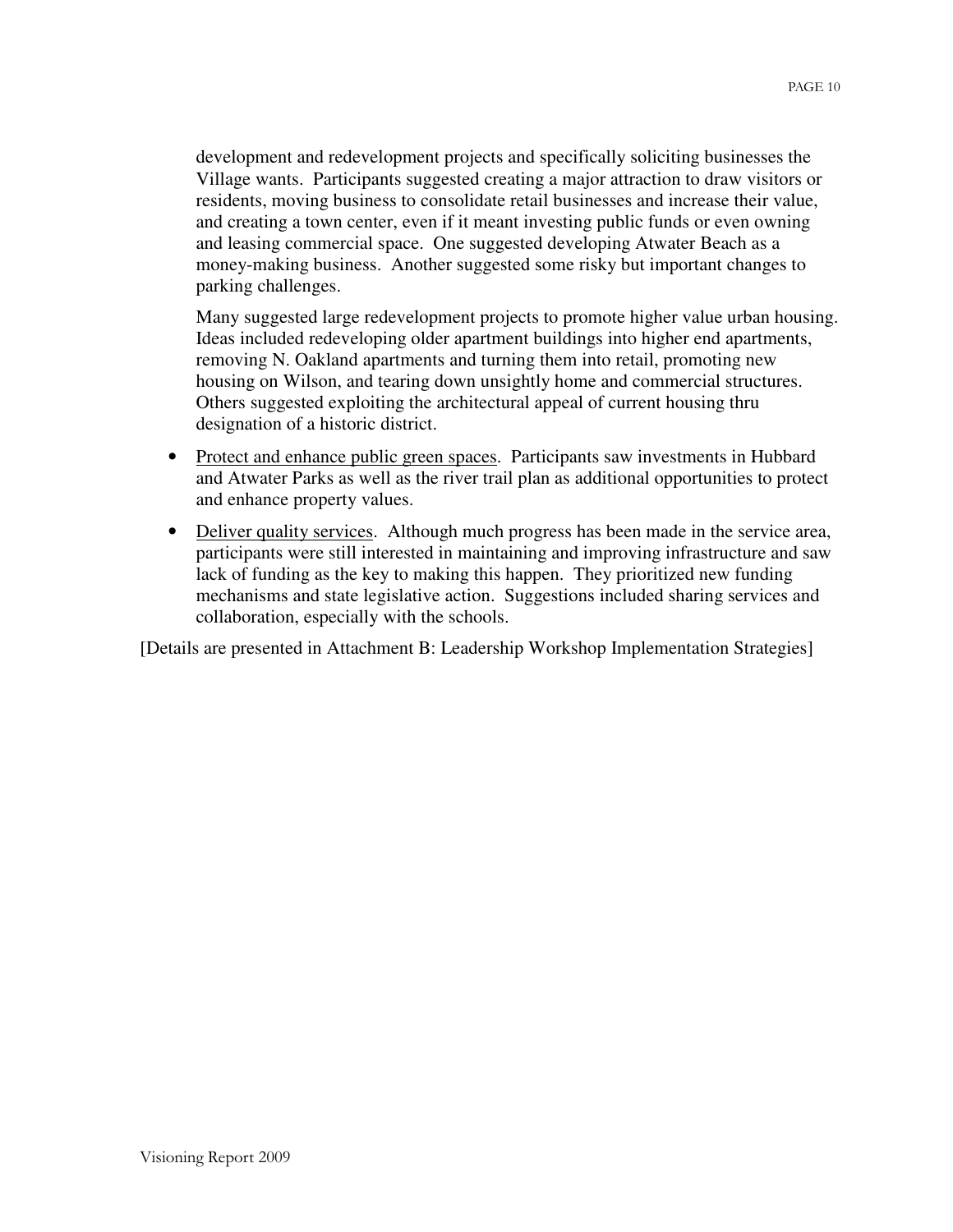ATTACHMENT A: Community Vision Plan Meeting notes – April 4, 2009

- **Increase tax base** 
	- o Leverage and marketing
	- o Highest grossing Walgreens, Culvers and Pick n Save in the state
	- o Bigger Pick n Save
	- o No Hardware store
- **Tax cars** 
	- o Need more taxes to keep up road, infrastructure
- Continue to market image of schools will increase tax base
- **v**ision
	- o City-wide composting
- **Strategy** 
	- o Tax leave collection
	- o Mandate composting
	- o Identify people who are willing to neighborhood compost
	- o Educate, educate, educate
- Localize Economy
- **Multi-generational community center**
- Attract valuable residents
	- o Shift in paradigm (not "upscale" community, rather an educated, forward thinking "urban" community
	- o Have good schools
	- o Look for collaborations
	- o Attract a variety of businesses
	- o Walkable community
	- o Affordable housing
	- o Attract UWM?
- Education, strong schools
	- o Ex. Victory Garden Initiative Urban Ag Program
- Book store served as a community center
- Attract businesses that are useful to the residents
- **Missing stores:** 
	- o Book store
	- o Hardware
- $\blacksquare$  Schools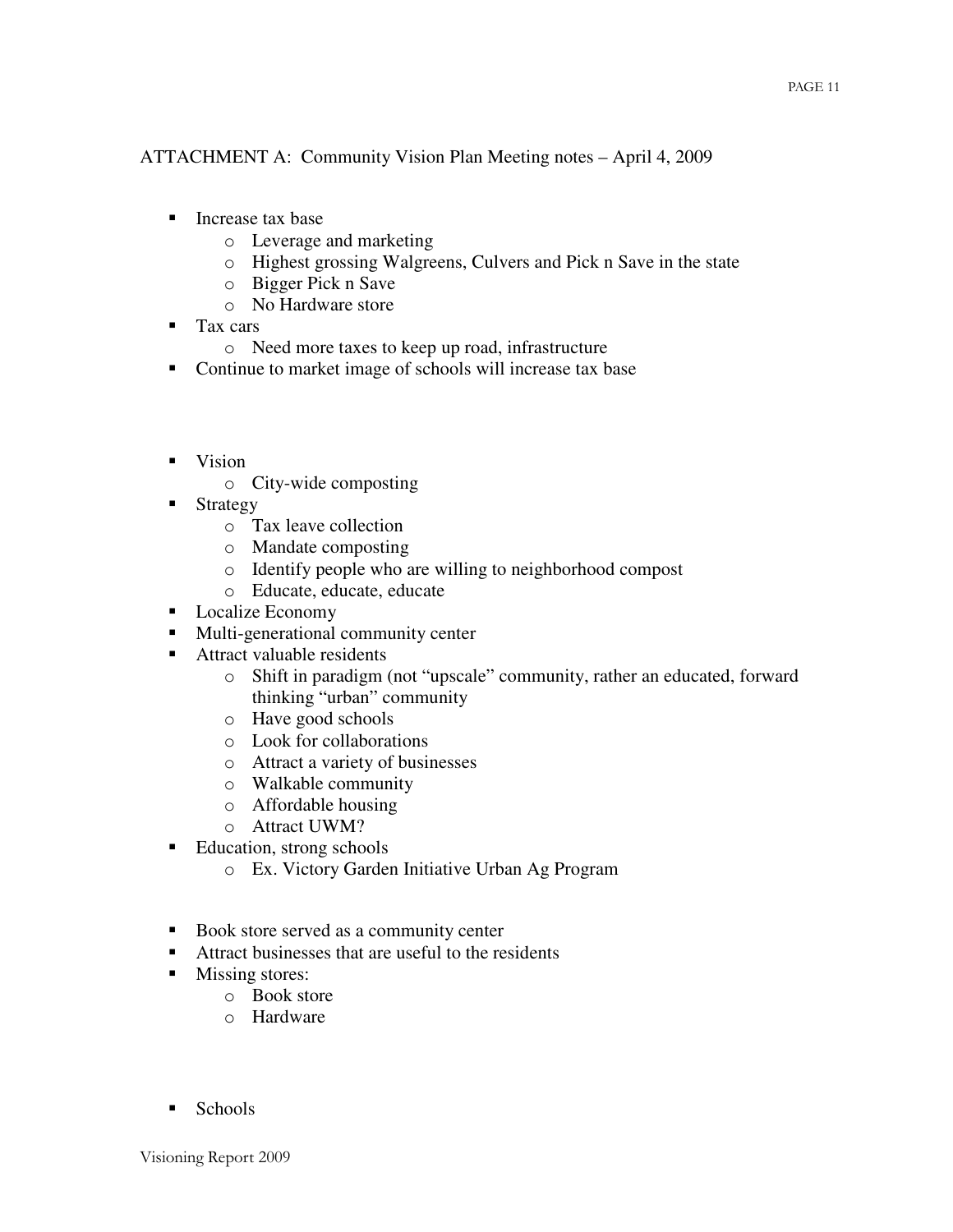- o Schools are a community function
- o School fits in a fabric beyond children
- Shared services
- **Integration** 
	- o Senior Resource Center
	- o Arts
	- o Wellness/fitness
- Playground
- Parking
- Walkable
- **Pesticide ban** chemical free community
- Biking community lake to river bike paths
- **Marketing tool**
- Wheel tax would require public education so public understands economic
- Housing
	- o Form a leadership committee to work on planning and implementing soutions in this area
	- o Promote and support block groups Connect Shorewood
- **Strategies** 
	- o Education
		- $\blacksquare$  Energy efficiency
		- **Windows**
		- **Restoration**
	- o Maintenance
		- Promote/maintain values
		- $\blacksquare$  Age
	- o Upgrading Apartments/Parking
	- o Promote independent senior living with supportive services
	- o Convert small duplexes to single family
	- o Historic district
- **Environmental** 
	- o Development municipal sustainability plan
		- **Energy conservation**
		- $\blacksquare$  Parks
- UWM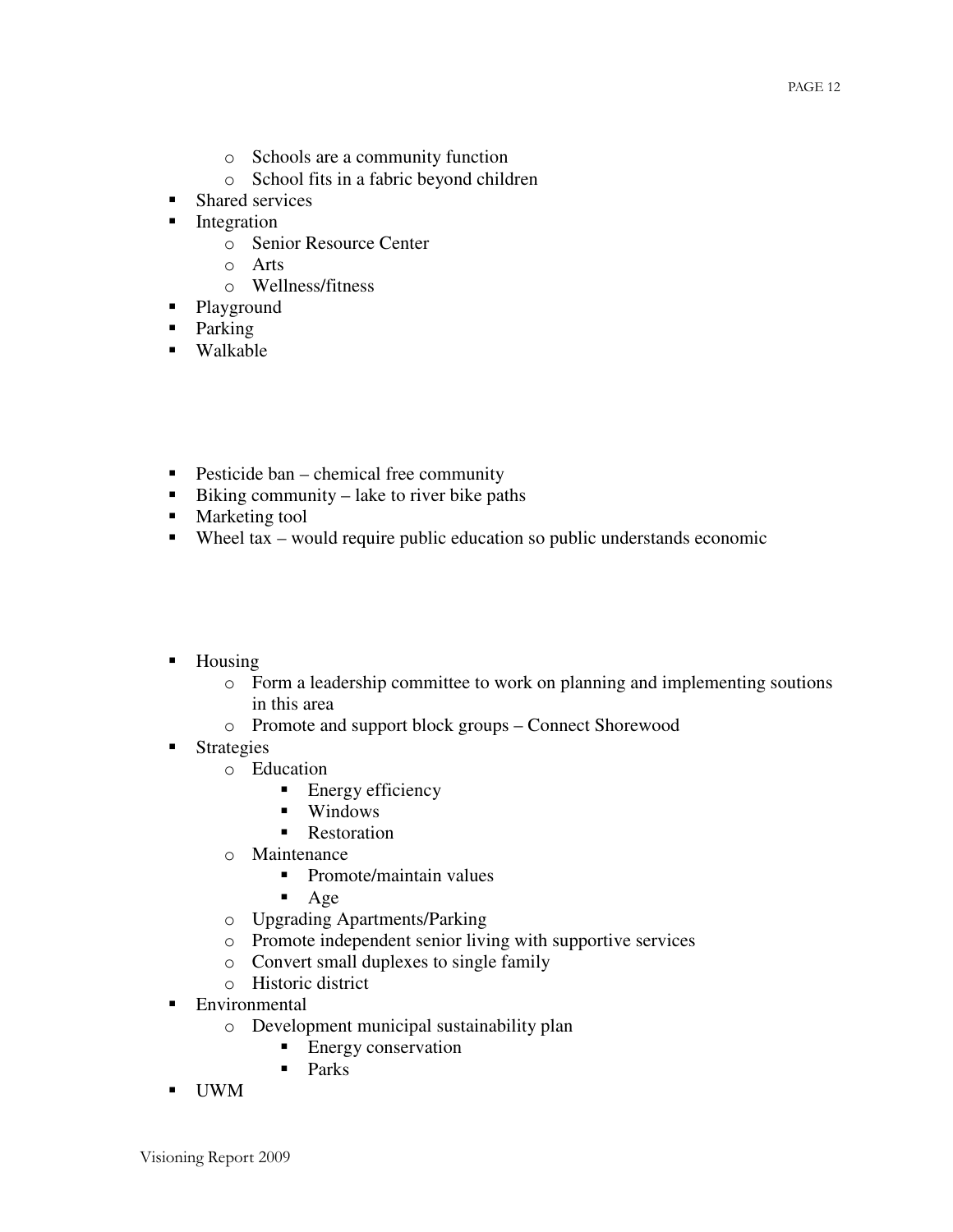- o Make innovative partnerships
- o Urban planning/water institute
	- Atwater beach project
- o Example- Shorewood schools solar panels
- o Stable employer
- o Focus group of UWM staff members
	- How do you connect
- What village should spend time/money?
	- o 1. Develop the business corridor Latoaka Plans
		- **Transportation needs**
		- Community based philosophy
		- Incubators (UWM  $&$  home based)
		- Professionals and retails
	- o 2. Schools continue to be vital
		- What role can village play?
		- Collaboration with library/school
		- **Investigate the political lines**
		- Advocate to state re: educational expenses
		- **Issues for young people** teens
	- o 3. Explain tax value—"competitive tax rates"
		- **Assessments**
		- Communication issues report more frequent
		- Educate people
	- o 4. Human Resources reach out for help
		- ex. SEED, D2D, FAB
		- Politically active in VB/SB
		- Inventory skill sets of residents
		- Capitalize on Human Resources
			- People to volunteer to help with things
			- UWM/MU
	- o 5. Continue and Implement the Home Loan Program
		- **Example 3** emphasis on Code Compliance

Meeting notes from group reports transcribed by Shorewood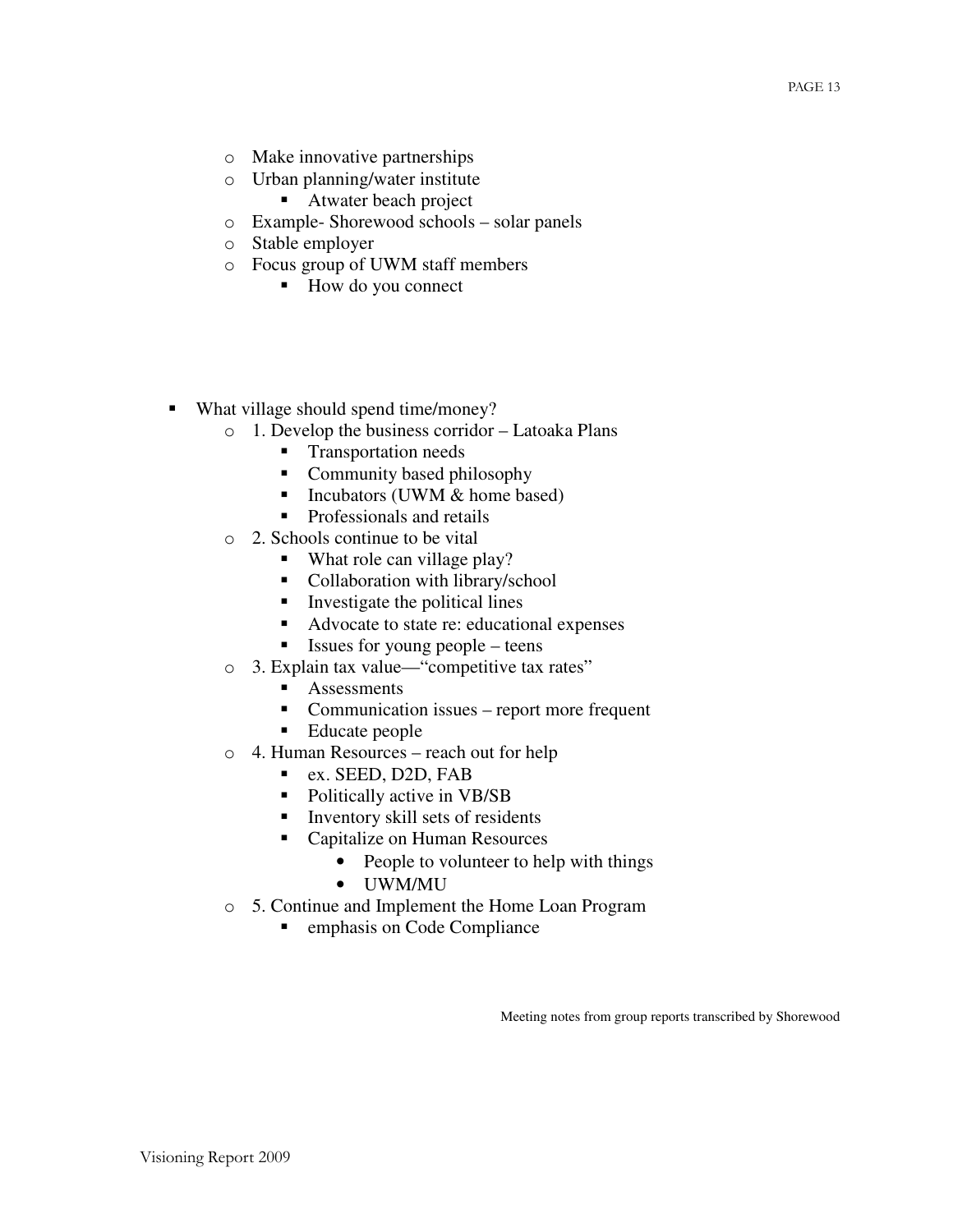#### ATTACHMENT B: Leadership Workshop Implementation Strategies Listing

- 1. Protect and enhance property values
	- a. Have competitive contests to get property owners to enhance properties
	- b. Educate building owners on desirability of property enhancement
	- c. Call out examples of property improvements ~ awards program?
	- d. Redevelopment Think Bigger
	- e. Create a major attraction to draw visitors or residents
	- f. Create town center thru moving businesses and increasing their value
	- g. Foster shared neighborhood help/barter services for repairs and maintenance
	- h. Promote historical district; exploit architectural appeal of housing
	- i. Safety: decrease crime
	- j. Implement more aggressive CDA development efforts
	- k. Better infrastructure: sidewalks/streets
	- l. Develop Atwater Beach as a business (money maker)
	- m. Directly solicit businesses we want
	- n. Have a business incubator for home based businesses
	- o. Support more public transportation: new systems and light rail
	- p. Increase combined/shared services so we look very forward-thinking and save money
	- q. New housing on Wilson
	- r. Commercial district provide essential/convenience stores
	- s. Pay people to move to Shorewood (if they stay awhile, subsidize rents and mortgages)
	- t. Let Victor do his code compliance job
	- u. Flat out campaign to get developers to invest
	- v. Solve parking by taking risks, e.g. street permits globally
	- w. Reward excellence in property maintenance
	- x. Not afraid to sue homeowners for code violations
	- y. Consolidation of services
	- z. Organized legislative pressure on funding issues
- 2. Promote vibrant urban housing
	- a. No permit rule for some permits
	- b. Work hard to upgrade rental units; replace old buildings with higher end apartments
	- c. Consolidate retail area
	- d. Remove apartments on N. Oakland and turn into retail
	- e. Tear down unsightly structures (homes, commercial)
	- f. Redevelop older apartment buildings; update, make them desirable, connect to UWM for education
	- g. Provide convenient shopping choices
- 3. Deliver quality services
	- a. Intergenerational cooperation
	- b. Prioritize to the current demographics
	- c. Consider new funding mechanisms: transportation utility; stormwater utility